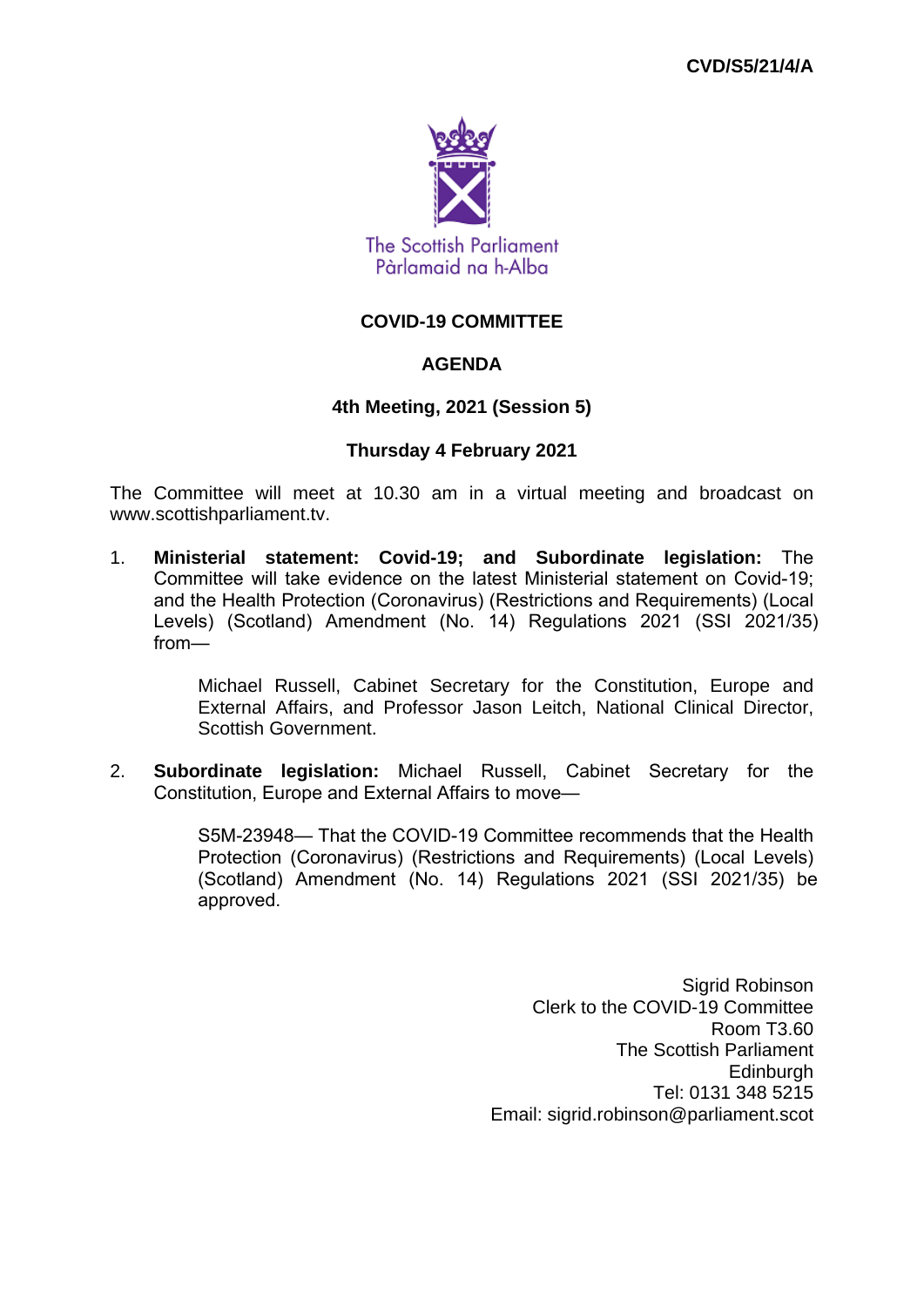The papers for this meeting are as follows—

Note by the Clerk CVD/S5/21/4/1

SPICe weekly briefing and the contract of the CVD/S5/21/4/2

PRIVATE PAPER CVD/S5/21/4/3 (P)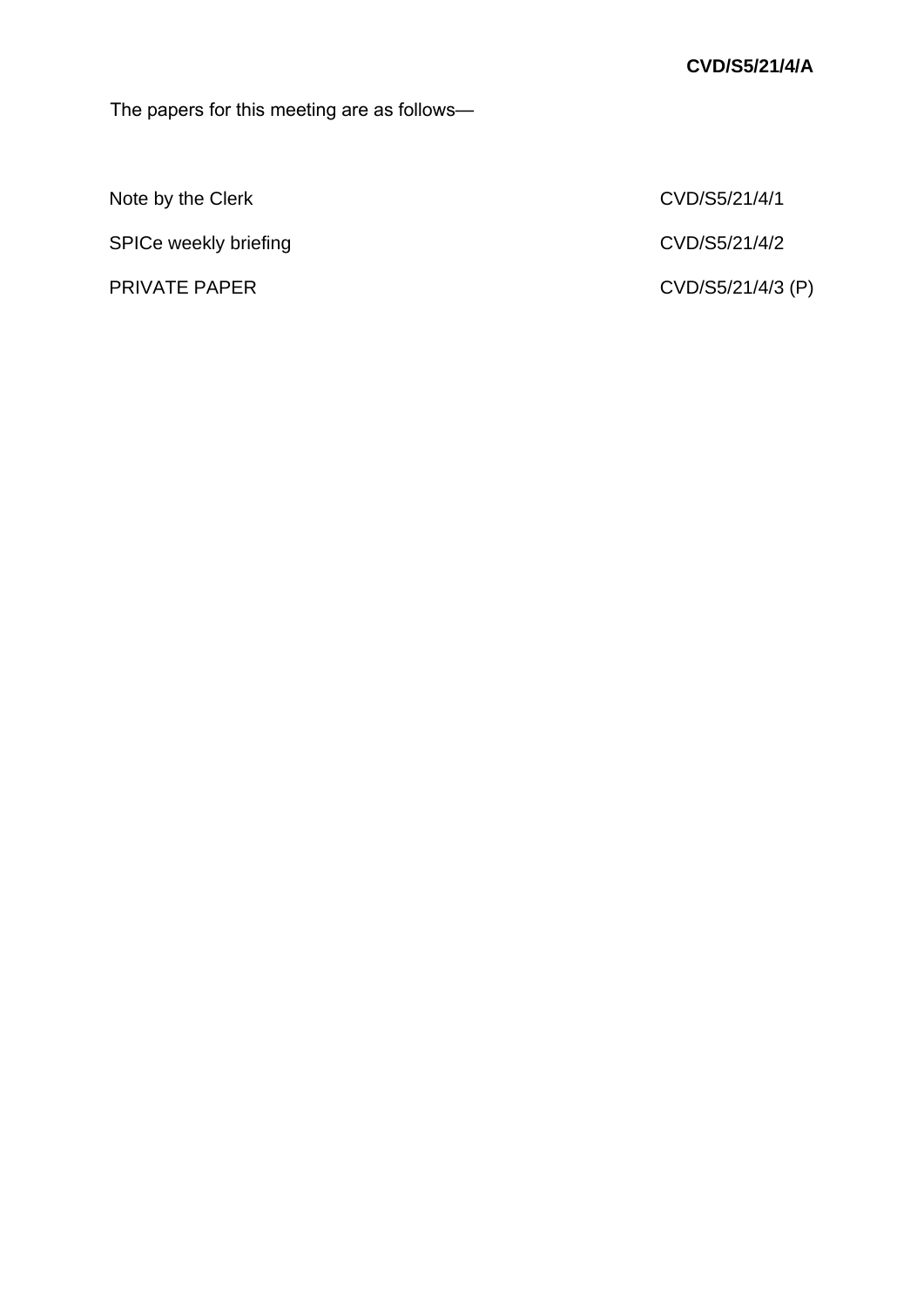

# **Covid-19 Committee**

# **4th Meeting, 2021 (Session 5), Thursday 04 February 2021**

# **Ministerial Statement: Covid-19; and Subordinate Legislation**

# **Introduction**

1. At this meeting, the Cabinet Secretary for the Constitution, Europe and External Affairs ('the Cabinet Secretary'), Michael Russell MSP and Professor Jason Leitch, National Clinical Director for the Scottish Government, will give evidence under agenda item 1.

2. The Committee will take evidence on the policy announcements arising from the latest Ministerial statement on Covid-19, which will take place on 2 February 2021, under this agenda item.

3. The Committee will also take evidence on the following subordination legislation under agenda item 1, before it considers the corresponding motions, under agenda item 2―

• [The Health Protection \(Coronavirus\) \(Restrictions and Requirements\) \(Local](https://www.legislation.gov.uk/ssi/2021/35/contents/made)  [Levels\) \(Scotland\) Amendment \(No. 14\) Regulations 2021 \(SSI 2021/35\)](https://www.legislation.gov.uk/ssi/2021/35/contents/made) (from here on referred to as 'SSI 2021/35 – Reg No.14')

# **Ministerial statement on COVID-19: Tuesday 2 February 2021**

4. On 23 October 2020, the Scottish Government published the [Coronavirus](https://www.gov.scot/publications/covid-19-scotlands-strategic-framework/)  [\(COVID-19\): Scotland's Strategic Framework,](https://www.gov.scot/publications/covid-19-scotlands-strategic-framework/) which came into effect on 2 November 2020. The Scottish Government reviews the latest guidance under the Strategic Framework on a weekly basis. Following the review, any changes to the guidance are published on the Scottish Government's [Coronavirus \(COVID-19\): protection levels](https://www.gov.scot/collections/coronavirus-covid-19-protection-levels-reviews-and-evidence/)  [reviews and evidence](https://www.gov.scot/collections/coronavirus-covid-19-protection-levels-reviews-and-evidence/) webpages.

## Weekly SPICe Covid-19 Update

5. SPICe produces a weekly briefing entitled 'Weekly SPICe Covid-19 Update' (see **Paper 2**). This provides Members with links to the latest guidance and supporting information published by the Scottish Government, in addition to a selection of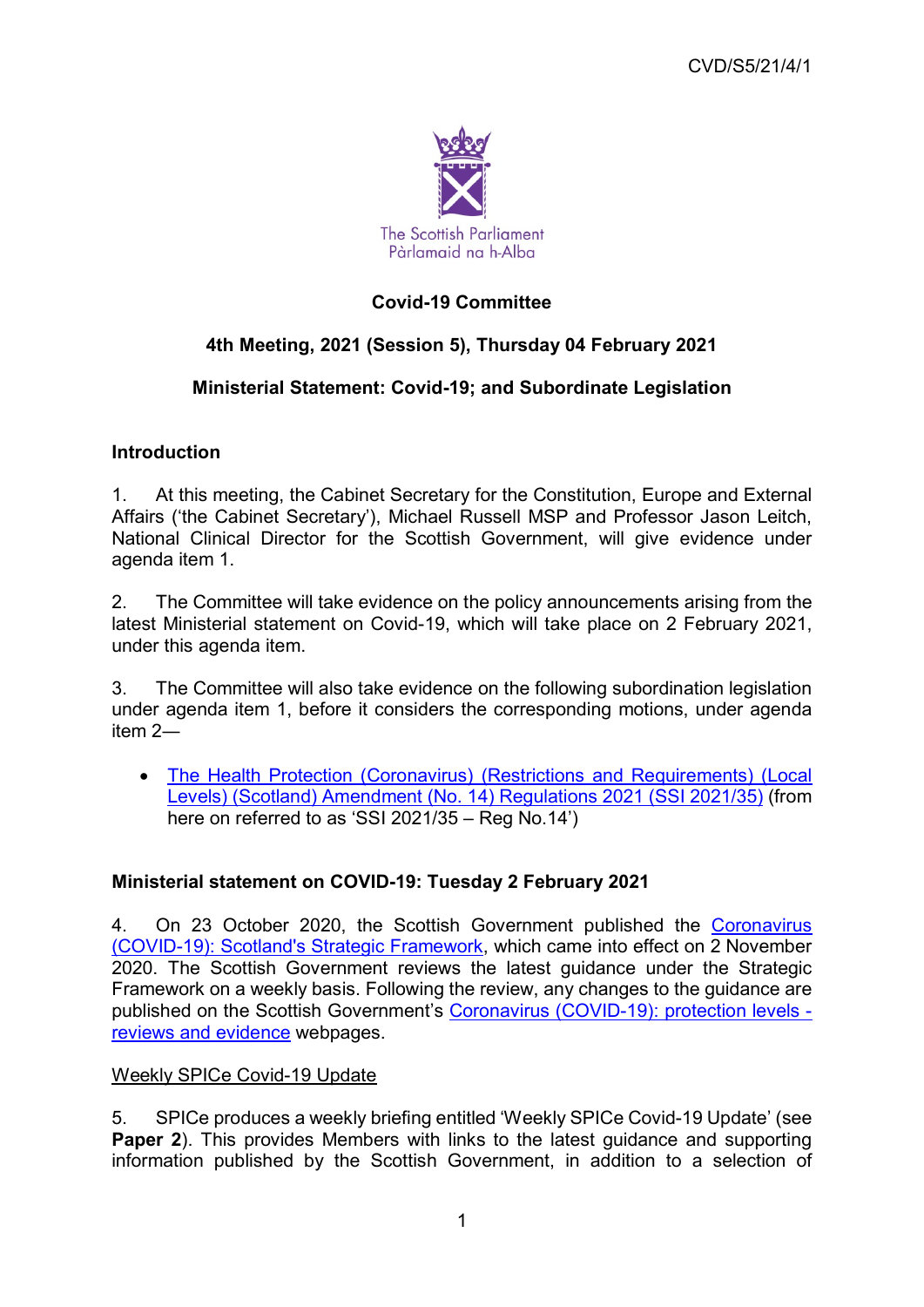websites providing information on wider health and social and economic indicators in Scotland.

# **Subordinate Legislation**

# Policy Background: SSI 2021/35 - Reg No. 14

6. SSI 2021/35 – Reg No.14 was laid on 22 January 2021 and came into force on 23 January 2021. A copy of the SSI and policy note is provided in **Annexe A** to this paper. According to the [policy note](https://www.legislation.gov.uk/ssi/2021/35/pdfs/ssipn_20210035_en.pdf), the purpose of the instrument is as follows—

"These Regulations amend the Health Protection (Coronavirus) (Restrictions and Requirements) (Local Levels) (Scotland) Regulations 2020 to prohibit mortgage repossessions from taking place in Level 3 or 4 areas."

7. The Scottish Government has provided the following associated impact assessments to accompany SSI 2021/35 – Reg No.14―

- [Equality Impact Assessment](https://www.legislation.gov.uk/ssi/2021/35/pdfs/ssieqia_20210035_en.pdf)
- [Business and Regulatory Impact Assessment](https://www.legislation.gov.uk/ssi/2021/35/pdfs/ssifia_20210035_en.pdf)
- [Island Communities Impact Assessment](https://www.legislation.gov.uk/ssi/2021/35/pdfs/ssifia_20210035_en_001.pdf)

8. The Committee took evidence on the draft version of SSI 2021/14 – Reg No. 14 at its meeting on [28 January 2021.](http://www.parliament.scot/parliamentarybusiness/report.aspx?r=13086)

9. A SPICe briefing providing further information on SSI 2021/35 – Reg No.14 is included in the meeting pack as a private briefing (see **Paper 3**).

## Parliamentary Procedure

10. SSI 2021/35 – Reg No.14 is subject to the made affirmative procedure.

## *Made affirmative instruments*

11. The Coronavirus Act 2020 gives the Scottish Government emergency powers to lay regulations for 'health protection' measures, which can come into effect immediately. The measures introduced using this procedure can remain in force for 28 days without parliamentary approval. If the Scottish Government intends for the measures to be in force for longer than 28 days, parliamentary approval is required and must be obtained within the initial 28-day period.

12. This is explained in detail in the policy note for each made affirmative SSI, which states that the regulations are made "in exercise of the power conferred by paragraph 1(1) of schedule 19 of the Coronavirus Act 2020. The instrument is subject to the made affirmative procedure by virtue of paragraph 6(3) of schedule 19 of the Act." This provides that if Scottish Ministers consider that regulations need to be made urgently—

"the regulations (the "emergency regulations")—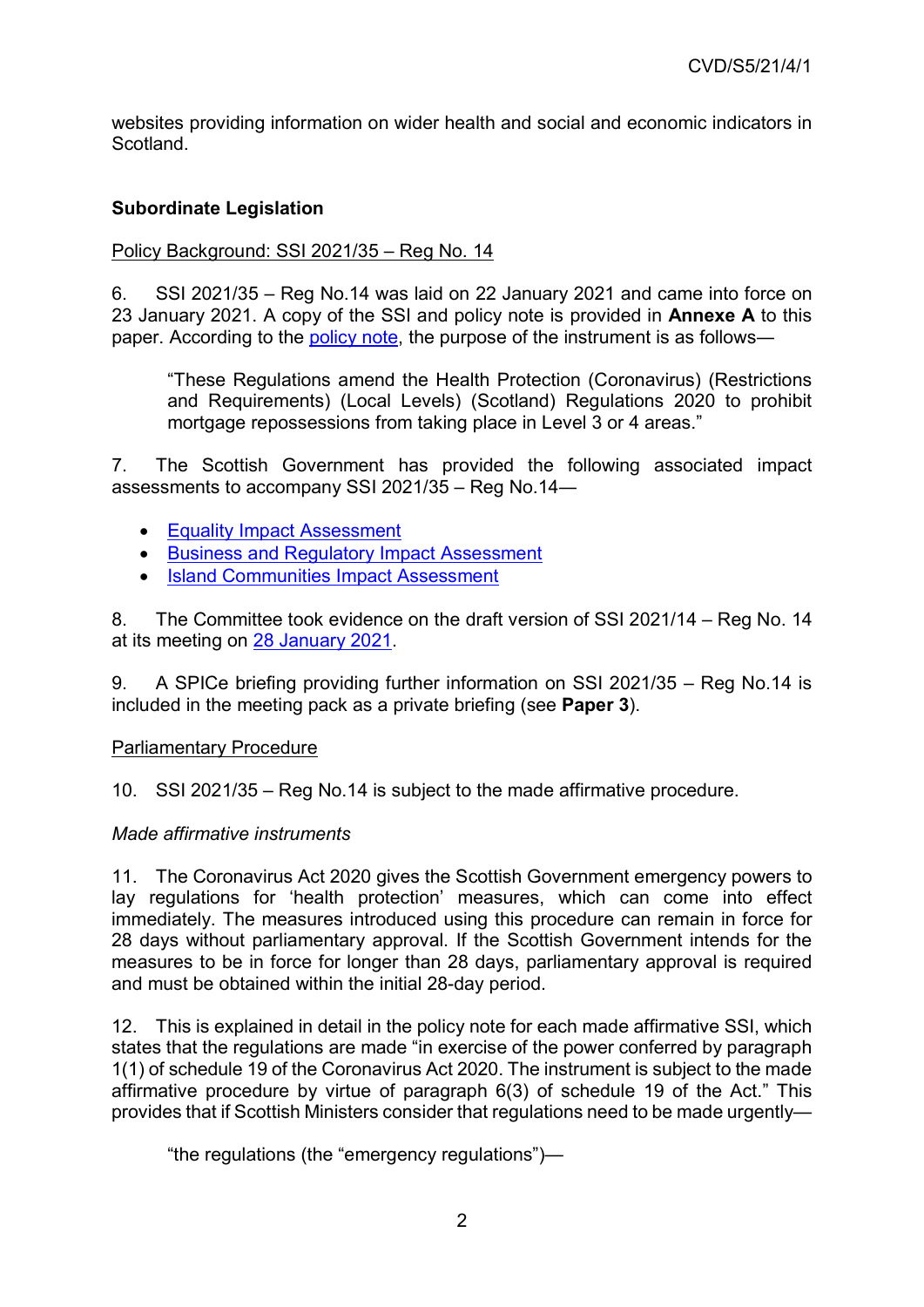(a) must be laid before the Scottish Parliament; and

(b) cease to have effect on the expiry of the period of 28 days beginning with the date on which the regulations were made unless, before the expiry of that period, the regulations have been approved by a resolution of the Parliament."

### Delegated Powers and Law Reform Committee ('DPLR') Consideration

13. The DPLR Committee will consider SSI 2021/35 – Reg No.14 at its meeting on 2 February 2021. Should the DPLR Committee have any points to raise, these will be highlighted to the Committee in advance of its meeting.

## **Subordinate Legislation (Motion S5M-23948)**

14. Under agenda item 2, the Cabinet Secretary will be invited to move the following motion―

• [S5M-23948:](https://www.parliament.scot/parliamentarybusiness/28877.aspx?SearchType=Advance&ReferenceNumbers=S5M-23948&ResultsPerPage=10) That the COVID-19 Committee recommends that the Health Protection (Coronavirus) (Restrictions and Requirements) (Local Levels) (Scotland) Amendment (No. 14) Regulations 2021 (SSI 2021/35) be approved.

### **Next steps**

15. The Committee will publish a report setting out its consideration of the motions under agenda item 2 in due course.

> **Committee Clerks 2 February 2021**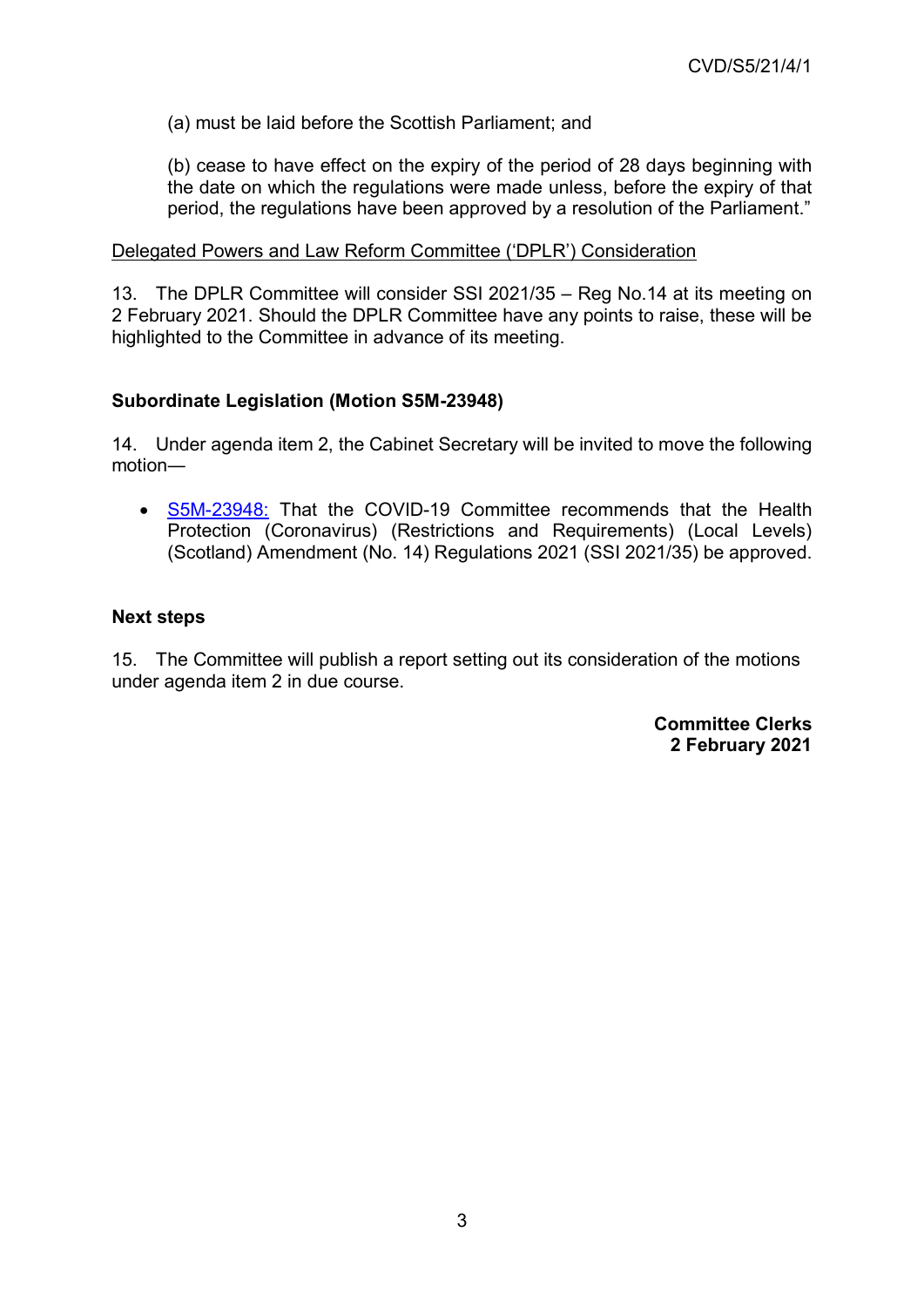*Regulations made by the Scottish Ministers and laid before the Scottish Parliament under paragraph 6(3) of schedule 19 of the Coronavirus Act 2020 for approval by resolution of the Scottish Parliament within 28 days beginning with the day on which the Regulations were made, not taking into account any period of dissolution or recess for more than 4 days.*

### SCOTTISH STATUTORY INSTRUMENTS

# **2021 No. 35**

# **PUBLIC HEALTH**

# The Health Protection (Coronavirus) (Restrictions and Requirements) (Local Levels) (Scotland) Amendment (No. 14) Regulations 2021

|                          | at 1.30 p.m. on $22nd$   |
|--------------------------|--------------------------|
| Made<br><b>Service</b>   | January 2021             |
| Laid before the Scottish | at $3.30 p.m.$ on $22nd$ |
| Parliament               | January 2021             |
| Coming into force        | 23rd January 2021        |

The Scottish Ministers make the following Regulations in exercise of the power conferred by paragraph 1(1) of schedule 19 of the Coronavirus Act 2020(**1**) ("the Act") and all other powers enabling them to do so.

These Regulations are made in response to the serious and imminent threat to public health which is posed by the incidence and spread of coronavirus in Scotland.

The Scottish Ministers consider that the restrictions and requirements imposed by these Regulations are proportionate to what they seek to achieve, which is a public health response to that threat.

In accordance with paragraph 6(2) and (3) of schedule 19 of the Act, the Scottish Ministers are of the opinion that, by reason of urgency, it is necessary to make these Regulations without a draft having been laid before, and approved by, a resolution of the Scottish Parliament.

#### **Citation and commencement**

**1.** These Regulations may be cited as the Health Protection (Coronavirus) (Restrictions and Requirements) (Local Levels) (Scotland) Amendment (No. 14) Regulations 2021 and come into force on 23 January 2021.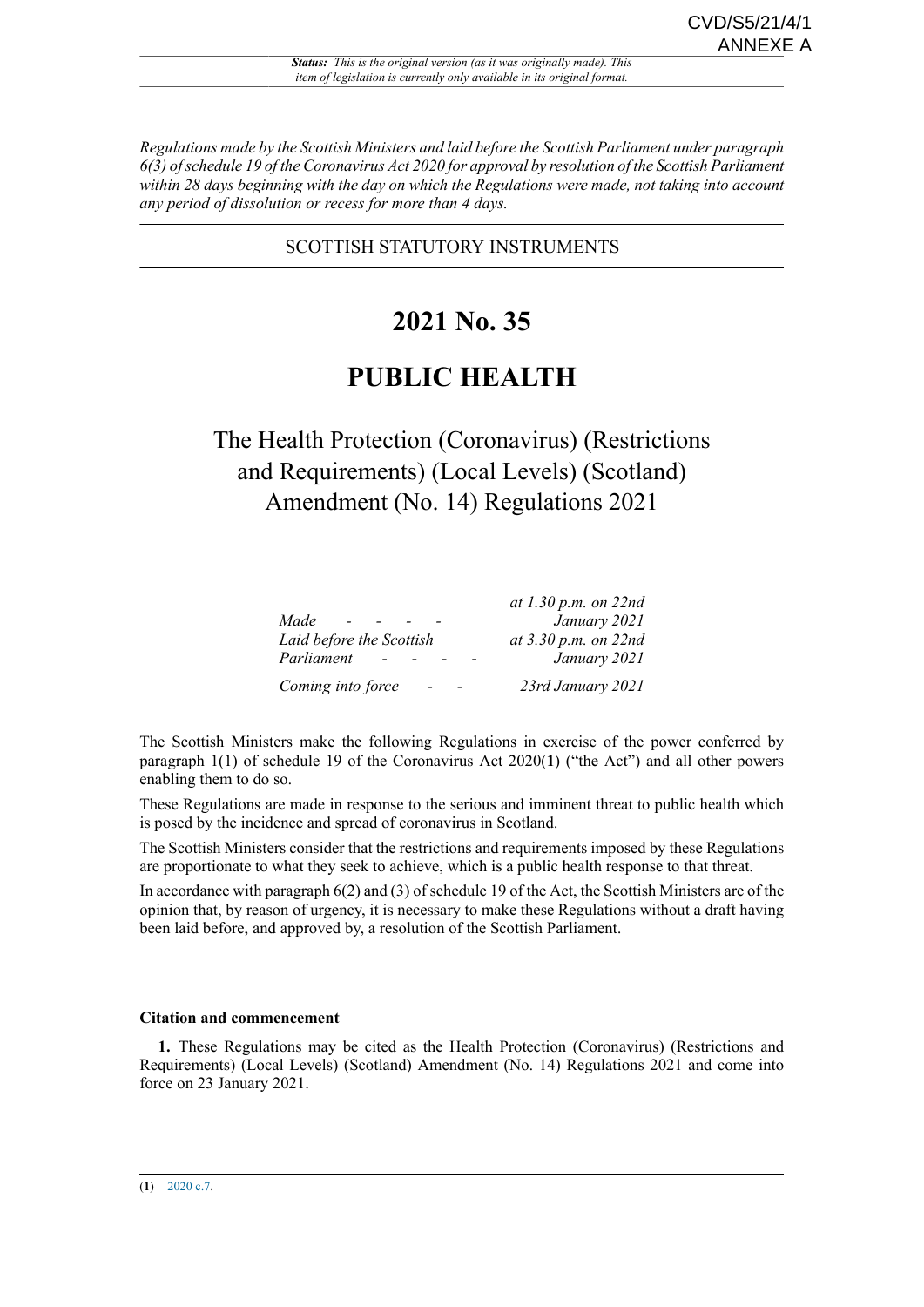#### **Amendment of the Health Protection (Coronavirus) (Restrictions and Requirements) (Local Levels) (Scotland) Regulations 2020**

**2.** The Health Protection (Coronavirus) (Restrictions and Requirements) (Local Levels) (Scotland) Regulations 2020(**2**) are amended in accordance with regulations 3 and 4.

#### **Amendment to schedule 4: residential properties (eviction)**

- **3.** In schedule 4 (level 3 restrictions), in paragraph 9A(**3**)—
	- (a) the cross-heading of paragraph 9A becomes "Residential properties (eviction)", and
	- (b) in sub-paragraph  $(4)$ 
		- (i) for the definition of "a charge for removing", substitute—

""a charge for removing" means a charge to remove from subjects or premises, as required by section 216(1) (service of charge before removing) of the 2007 Act(**4**) in the case of a decree for removing from heritable property,", and

(ii) for the definition of "a decree for removing from heritable property", substitute—

""a decree for removing from heritable property" means a decree, order or warrant of a type mentioned in any of the following paragraphs of section 214(2) of the 2007 Act(**5**)—

- (a) paragraph (a) or (b), where the decree or warrant is obtained by a creditor in a security over land used to any extent for residential purposes following an application under either or both—
	- (i) section 5(1) (power to eject proprietor in personal occupation) of the Heritable Securities (Scotland) Act 1894(**6**), or
	- (ii) section 24(1B) (application by creditor to court for remedies on default) of the Conveyancing and Feudal Reform (Scotland) Act 1970(**7**),
- (b) paragraph (f),
- (c) paragraph (g), or
- (d) paragraph (k).".

#### **Amendment to schedule 5: residential properties (eviction)**

- **4.** In schedule 5 (level 4 restrictions), in paragraph 10A(**8**)—
	- (a) the cross-heading of the paragraph becomes "Residential properties (eviction)", and
	- (b) in sub-paragraph (4)—
		- (i) for the definition of "a charge for removing", substitute—

<sup>(</sup>**2**) [S.S.I. 2020/344,](http://www.legislation.gov.uk/id/ssi/2020/344) amended by [S.S.I. 2020/347](http://www.legislation.gov.uk/id/ssi/2020/347), [S.S.I. 2020/374](http://www.legislation.gov.uk/id/ssi/2020/374), [S.S.I. 2020/389,](http://www.legislation.gov.uk/id/ssi/2020/389) [S.S.I. 2020/392,](http://www.legislation.gov.uk/id/ssi/2020/392) [S.S.I. 2020/400](http://www.legislation.gov.uk/id/ssi/2020/400), S.S.I. 2020/ 415, [S.S.I. 2020/427](http://www.legislation.gov.uk/id/ssi/2020/427), [S.S.I. 2020/439](http://www.legislation.gov.uk/id/ssi/2020/439), [S.S.I. 2020/452,](http://www.legislation.gov.uk/id/ssi/2020/452) [S.S.I. 2020/471,](http://www.legislation.gov.uk/id/ssi/2020/471) [S.S.I. 2021/1](http://www.legislation.gov.uk/id/ssi/2021/1), [S.S.I. 2021/3](http://www.legislation.gov.uk/id/ssi/2021/3), [S.S.I. 2021/17](http://www.legislation.gov.uk/id/ssi/2021/17) and [S.S.I.](http://www.legislation.gov.uk/id/ssi/2021/25) [2021/25](http://www.legislation.gov.uk/id/ssi/2021/25).

<sup>(</sup>**3**) Paragraph 9A was inserted by [S.S.I. 2021/17.](http://www.legislation.gov.uk/id/ssi/2021/17)

<sup>(</sup>**4**) Section 216(1) was amended by paragraph 92(a) of schedule 5 of the Criminal Finances Act [2017 \(c.22\).](http://www.legislation.gov.uk/id/ukpga/2017/22)

<sup>(</sup>**5**) Section 214(2) was relevantly amended by paragraph 10(2)(b) of schedule 4 of the Private Housing (Tenancies) (Scotland) Act [2016 \(asp 19\)](http://www.legislation.gov.uk/id/asp/2016/19) and [S.S.I. 2019/51.](http://www.legislation.gov.uk/id/ssi/2019/51)

<sup>(</sup>**6**) [1894 c.44](http://www.legislation.gov.uk/id/ukpga/1894/44). Section 5 was renumbered as section 5(1) by section 3(1)(a) of the Home Owner and Debtor Protection (Scotland) Act [2010 \(asp 6\).](http://www.legislation.gov.uk/id/asp/2010/6)

<sup>(</sup>**7**) [1970 c.35](http://www.legislation.gov.uk/id/ukpga/1970/35). Section 24(1B) was inserted by section 2(2) of the Home Owner and Debtor Protection (Scotland) Act [2010 \(asp 6\)](http://www.legislation.gov.uk/id/asp/2010/6).

<sup>(</sup>**8**) Paragraph 10A was inserted by [S.S.I. 2021/17.](http://www.legislation.gov.uk/id/ssi/2021/17)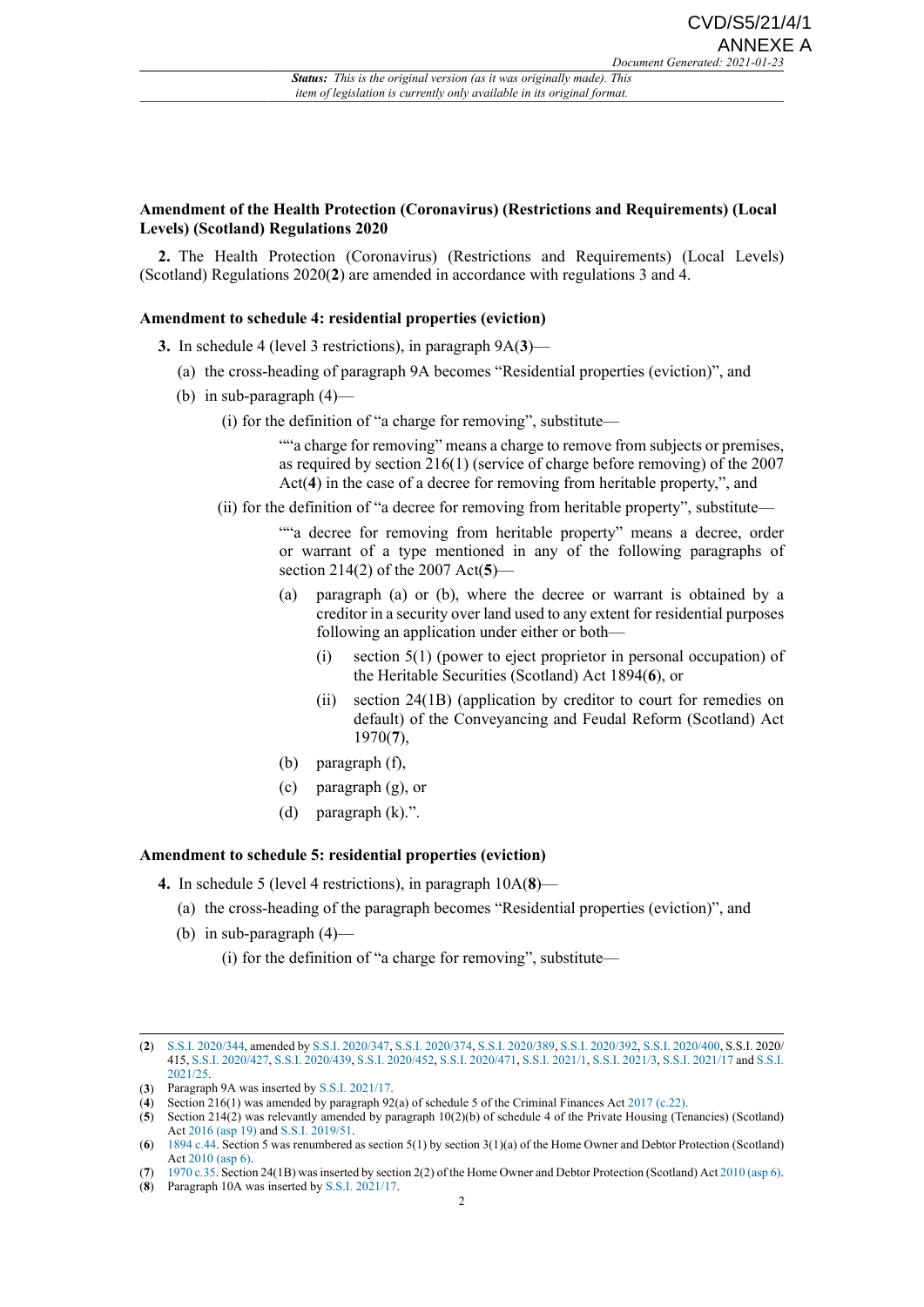""a charge for removing" means a charge to remove from subjects or premises, as required by section 216(1) (service of charge before removing) of the 2007 Act in the case of a decree for removing from heritable property,", and

(ii) for the definition of "a decree for removing from heritable property", substitute—

""a decree for removing from heritable property" means a decree, order or warrant of a type mentioned in any of the following paragraphs of section 214(2) of the  $2007$  Act—

- (a) paragraph (a) or (b), where the decree or warrant is obtained by a creditor in a security over land used to any extent for residential purposes following an application under either or both—
	- (i) section 5(1) (power to eject proprietor in personal occupation) of the Heritable Securities (Scotland) Act 1894, or
	- (ii) section 24(1B) (application by creditor to court for remedies on default) of the Conveyancing and Feudal Reform (Scotland) Act 1970,
- (b) paragraph (f),
- (c) paragraph (g), or
- (d) paragraph (k).".

St Andrew's House, Edinburgh At 1.30 p.m. on 22nd January 2021

*AILEEN CAMPBELL* A member of the Scottish Government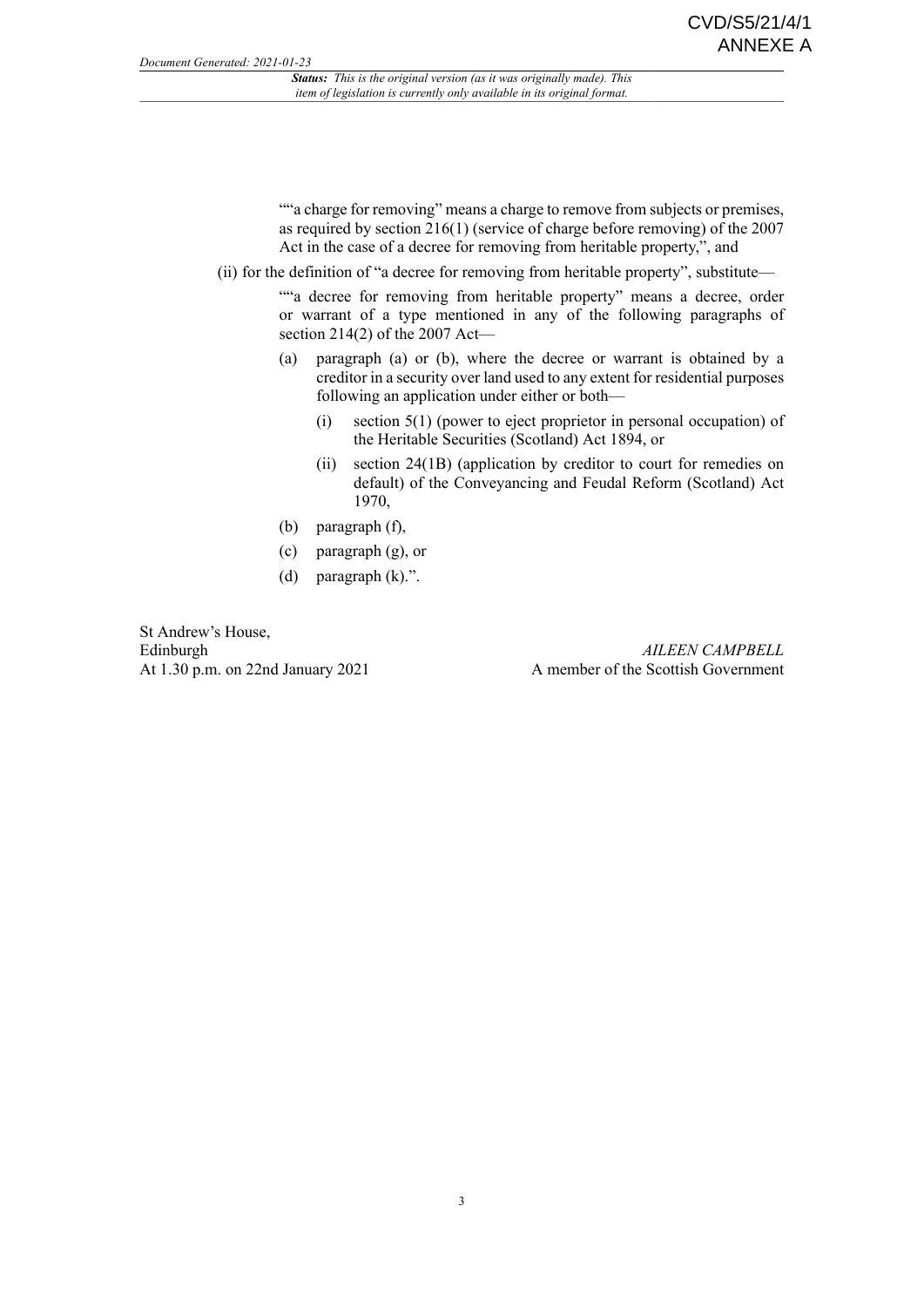*Status: This is the original version (as it was originally made). This item of legislation is currently only available in its original format.*

#### **EXPLANATORY NOTE**

*(This note is not part of the Regulations)*

These Regulations amend the Health Protection (Restrictions and Requirements) (Local Levels) (Scotland) Regulations 2020 ("the Local Levels Regulations"). These Regulations come into force on 23 January 2021.

Regulation 3 amends schedule 4 of the Local Levels Regulations to prevent, in a level 3 area, attendance at a dwelling house for the purpose of serving a charge for removing or executing a decree for removing from a residential property where a creditor under a standard security is seeking to eject a debtor who is residing in the property.

Regulation 4 amends schedule 5 of the Local Levels Regulations to prevent, in a level 4 area, attendance at a dwelling house for the purpose of serving a charge for removing or executing a decree for removing from a residential property where a creditor under a standard security is seeking to eject a debtor who is residing in the property.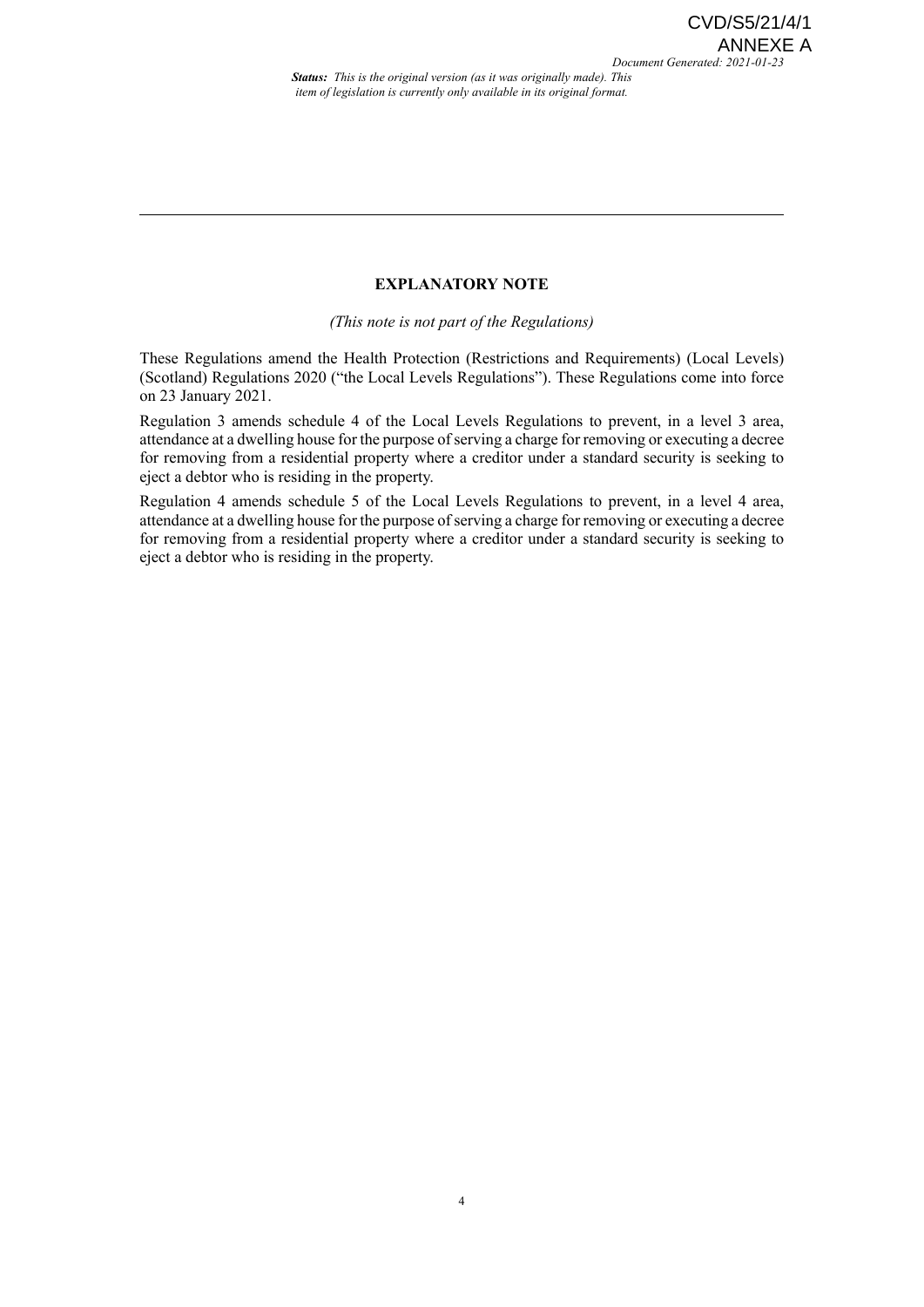### **POLICY NOTE**

### **THE HEALTH PROTECTION (CORONAVIRUS) (RESTRICTIONS AND REQUIREMENTS) (LOCAL LEVELS) (SCOTLAND) AMENDMENT (NO. 14) REGULATIONS 2021**

### **SSI 2021/35**

The above instrument was made in exercise of the power conferred by paragraph 1(1) of schedule 19 of the Coronavirus Act 2020. The instrument is subject to made affirmative procedure by virtue of paragraph 6(3) of schedule 19 of the Act.

These Regulations amend the Health Protection (Coronavirus) (Restrictions and Requirements) (Local Levels) (Scotland) Regulations 2020 to prohibit mortgage repossessions from taking place in Level 3 or 4 areas.

### **Legislative background**

1. The UK Coronavirus Act 2020 received Royal Assent on 25 March 2020. Under that Act, the Scottish Government made regulations (in force from 26 March) to implement physical distancing and impose restrictions on gatherings, events and operation of business activity. From 14 September they were replaced by the Health Protection (Coronavirus) (Restrictions and Requirements) (Scotland) Regulations 2020. From 9 October those regulations were suspended and replaced by the Health Protection (Coronavirus) Restrictions and Requirements) (Additional Temporary Measures) (Scotland) Regulations 2020. A new levels-based approach was introduced on 2 November, when the Health Protection (Coronavirus) (Restrictions and Requirements) (Local Levels) (Scotland) Regulations 2020 ("the principal regulations") came into force and revoked the previous regulations.

### **Policy Objectives**

#### *Mortgage repossession evictions*

2. The emergence of a new variant of the virus has significantly altered the public health landscape and led to the First Minister's announcement that from Tuesday 5 January, mainland Scotland would move to a temporary lockdown, with new guidance to stay at home except for essential purposes.

3. The continued rise in cases caused by the new variant of the virus means that we must continue to take unprecedented action to ensure everyone is protected from the health, social and economic harms of the virus by being able to remain in their homes during this time.

4. Therefore, this change will ensure mortgage repossessions cannot be executed within an area under level 3 or 4 restrictions. These provisions will provide home owners with similar protection as those in the rented housing sector. The key purpose in stopping mortgage repossessions at this time is to prevent households becoming at risk of homelessness and being forced to enter (possibly multiple) other households at a time when that is prohibited.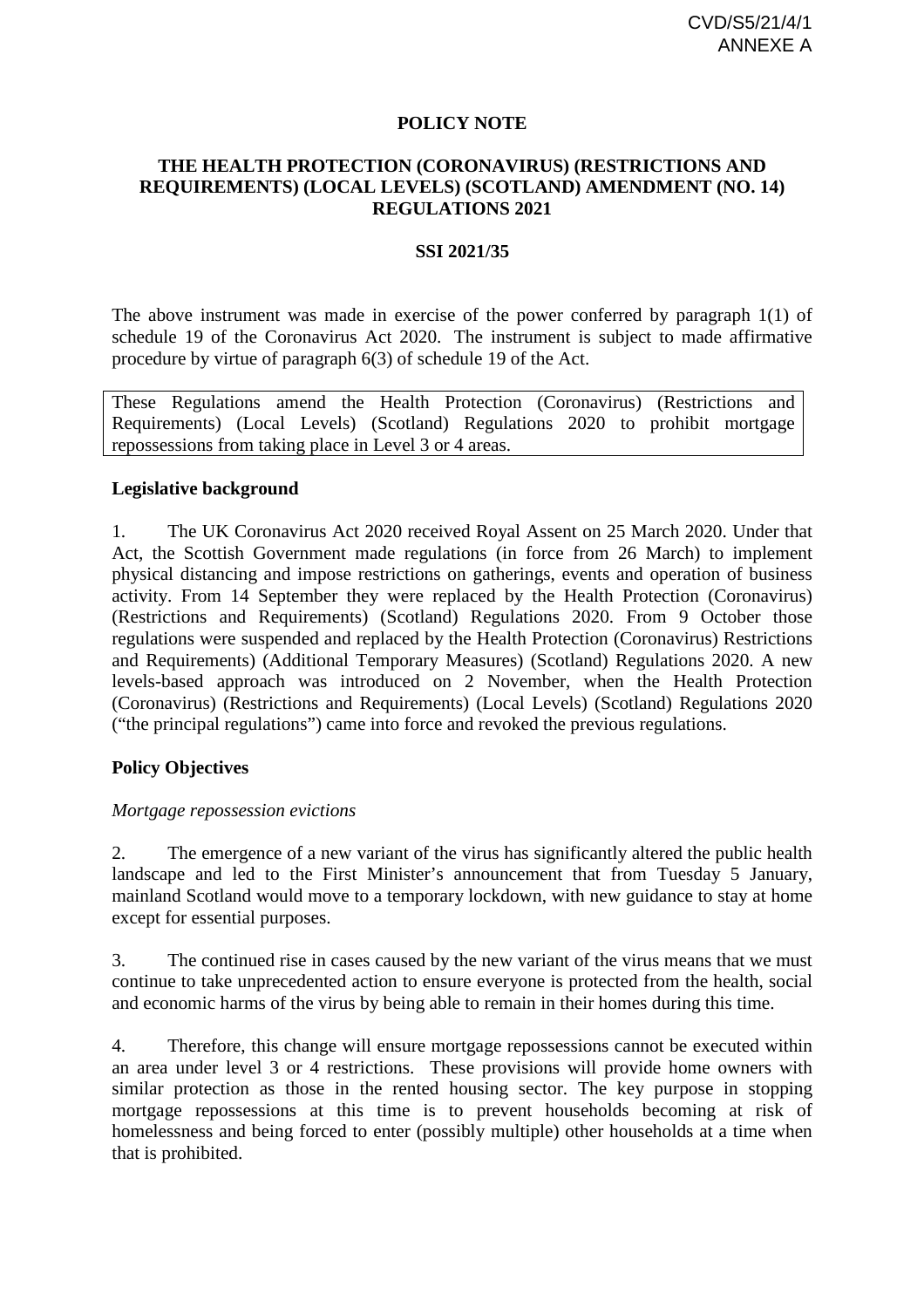# **Consultation**

5. There has been no public consultation in relation to this instrument.

## **Impact Assessments**

6. An Equality Impact Assessment, an Island Communities Impact Assessment and a Business and Regulatory Impact Assessment have been prepared for this instrument. Other Impact Assessments have not been prepared for this instrument. The provisions are however subject to strict obligations on the Scottish Government to review their necessity.

Scottish Government Directorate for Constitution and Cabinet *22 January 2021*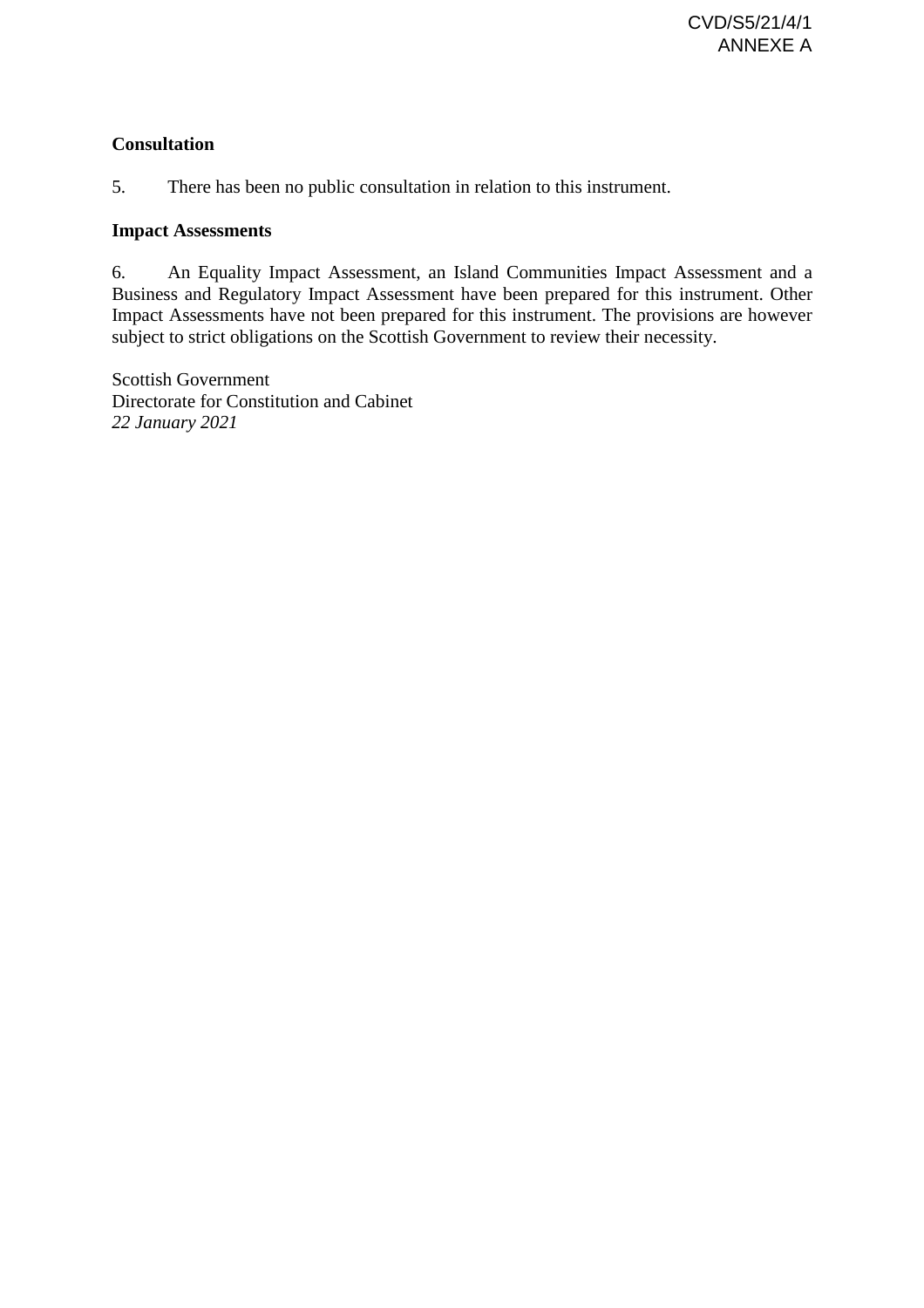

# **COVID-19 Committee**

# **Tuesday 2 February 2021**

# **SPICe COVID Update Paper**

# **Introduction**

This note provides links to a selection of sites with the latest available data, charts and interactive maps on COVID-19 in Scotland, plus wider health and wider social and economic indicators.

# **Updates**

- **Scottish Government** [latest protection levels;](https://www.gov.scot/publications/coronavirus-covid-19-protection-levels/) [daily data for Scotland](https://www.gov.scot/publications/coronavirus-covid-19-daily-data-for-scotland/) and [analysis of the epidemic as at 4 January 2021](https://www.gov.scot/publications/coronavirus-covid-19-state-of-the-epidemic-in-scotland-4-january-2021/) behind the decision to move to lockdown.
- **Vaccinations data** published on the [Public health Scotland COVID-19](https://beta.isdscotland.org/find-publications-and-data/population-health/covid-19/)  [statistical report](https://beta.isdscotland.org/find-publications-and-data/population-health/covid-19/) from 23 December onwards.

# **SPICe levels information**

- **SPICe** blogs on local [protection levels,](https://spice-spotlight.scot/2020/11/02/coronavirus-covid-19-protection-levels/) [cases at a local level](https://spice-spotlight.scot/2021/01/19/coronavirus-covid-19-which-neighbourhoods-have-the-most-cases/) and [latest](https://spice-spotlight.scot/2020/11/06/coronavirus-covid-19-in-scotland-latest-data/)  [available data](https://spice-spotlight.scot/2020/11/06/coronavirus-covid-19-in-scotland-latest-data/) on testing, deaths, hospital admissions, and NHS absences, and blog on protection (NB please open using google chrome).
- **Public Health Scotland** [Daily dashboard](https://www.publichealthscotland.scot/our-areas-of-work/covid-19/) (includes daily update, cases by neighbourhood, trends and demographics, and data table).
- **Public Health Scotland** [Wider health impacts dashboard](https://scotland.shinyapps.io/phs-covid-wider-impact/) includes analysis of summary trends (e.g. hospital admissions, ambulance figures, excess deaths), cardiovascular statistics, child health, mental health and pregnancy.
- **Scottish Government** [four harms interactive dashboard](https://data.gov.scot/coronavirus-covid-19/) provides data and visuals on a range of indicators relating to the four harms: direct impact of COVID-19, other health effects, economic effects and social impacts.
- **Improvement Service** [Dashboard on economic impacts](https://scotland.shinyapps.io/is-covid-economic-impact) in Scotland.
- **Transport Scotland** Information [on transport trends and public attitudes](https://www.transport.gov.scot/publications/) towards transport for the pandemic period.

# **Further Background**

- **SPICe blogs** [links to key sources](https://spice-spotlight.scot/2020/11/06/coronavirus-covid-19-constituency-support-updated-19-march-2020/) and [timeline.](https://spice-spotlight.scot/2020/11/06/timeline-of-coronavirus-covid-19-in-scotland/)
- **Scottish Government** [equality evidence finder.](http://www.equalityevidence.scot/)
- **Public Health Scotland** [Open Data](https://www.opendata.nhs.scot/dataset/covid-19-in-scotland) includes analysis by age, sex, are and deprivation. And [Weekly report](https://beta.isdscotland.org/find-publications-and-data/population-health/covid-19/covid-19-statistical-report/) (NB: published Wednesdays).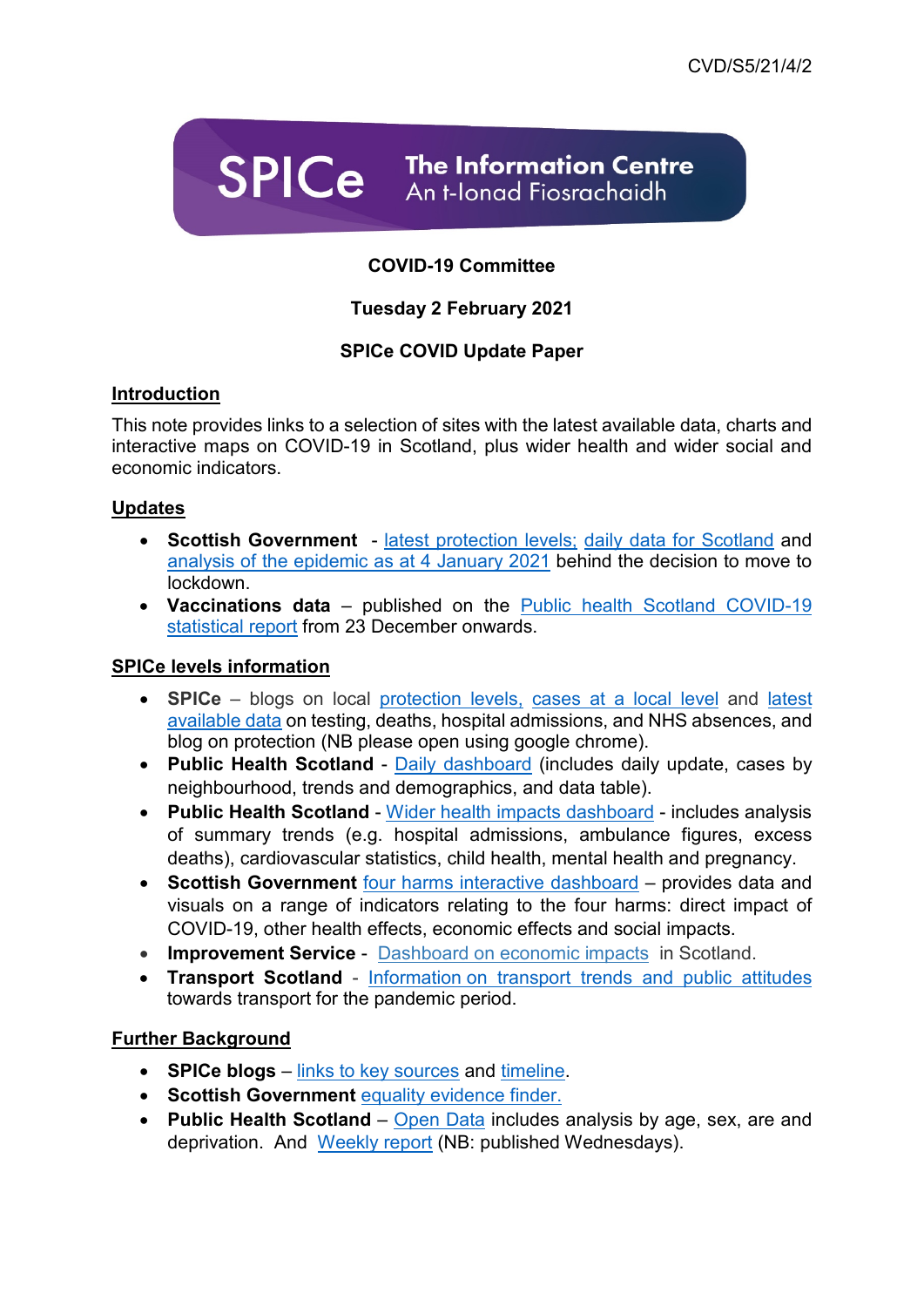- **Scottish Government** (as at 28 October) [Allocations of Levels to local](https://www.gov.scot/publications/coronavirus-covid-19-allocation-of-levels-to-local-authorities/)  [authorities](https://www.gov.scot/publications/coronavirus-covid-19-allocation-of-levels-to-local-authorities/) from Monday 2 November (including modelling paper/slide pack).
- **SPICe blog -** [Coronavirus \(COVID-19\): Vaccinations in Scotland –](https://spice-spotlight.scot/2021/01/25/coronavirus-covid-19-vaccinations-in-scotland-latest-data/) latest data provide breakdowns of who has been vaccinated by age, sex, health board and eligibility criteria.

# **Summary of Indicators**

Due to the decision to move to lockdown there is no weekly protection level document published. We have provided analysis of the number of cases by 100,000 of the population and test positivity by local authority. The data in the following charts are based on the methodology used by [Public Health Scotland in their](https://public.tableau.com/profile/phs.covid.19#!/vizhome/COVID-19DailyDashboard_15960160643010/Overview) daily dashboard.

# Positive cases per 100,000 of the population by local authority

Data for the seven days between 26 January and 1 February 2021



Source: Public Health Scotland